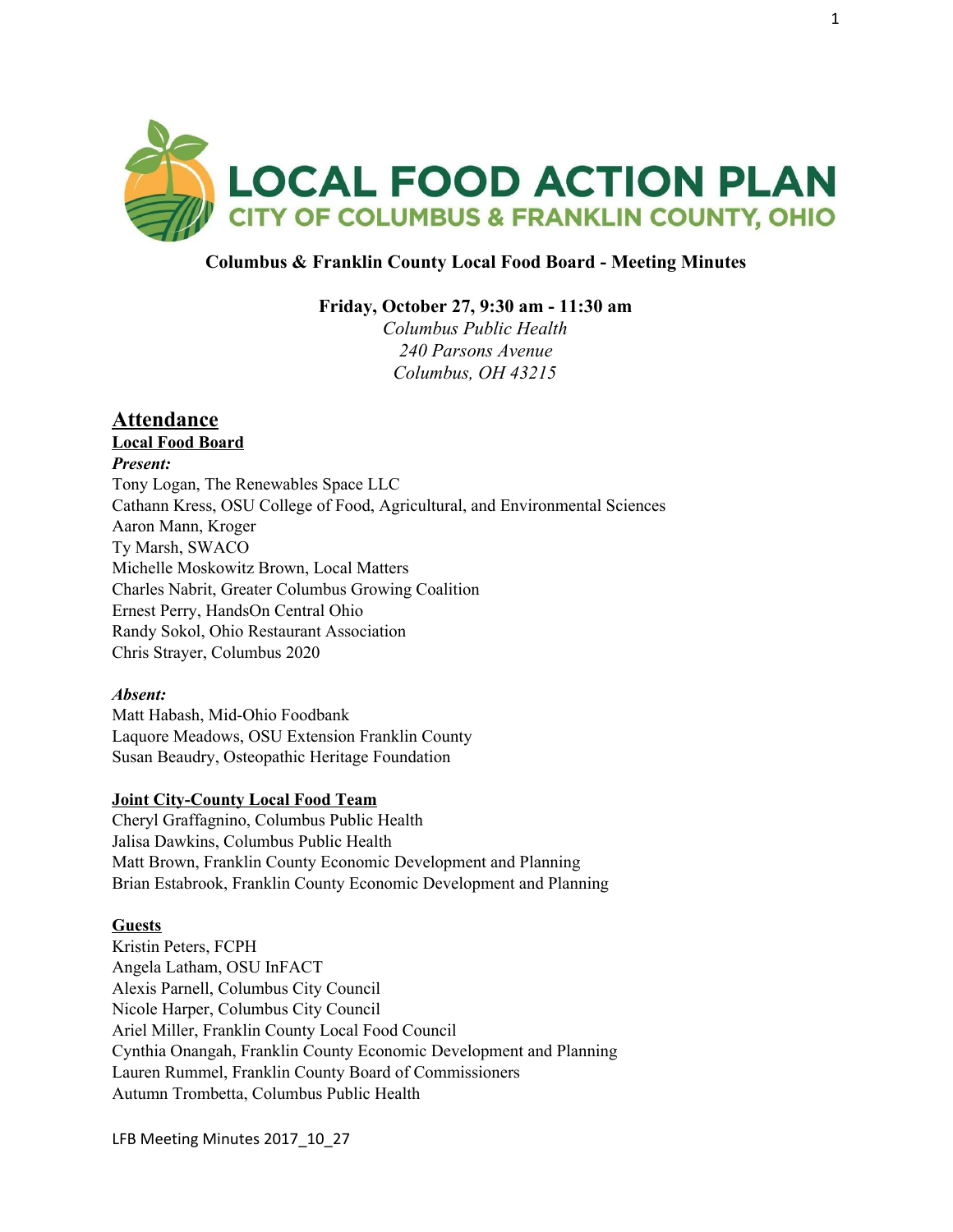| <b>Meeting Objectives</b>                                                |                                                                                                                                                                                                                                                                                                                            |
|--------------------------------------------------------------------------|----------------------------------------------------------------------------------------------------------------------------------------------------------------------------------------------------------------------------------------------------------------------------------------------------------------------------|
| Approve 8/25 Meeting Minutes<br>Provide direction for LFAP Annual Report |                                                                                                                                                                                                                                                                                                                            |
| Confirm itinerary for Local Food System Tour                             |                                                                                                                                                                                                                                                                                                                            |
| Welcome &<br><b>Introductions</b>                                        | The meeting was called to order and Board members briefly discussed the important<br>messages they want to convey to their partners and stakeholders about the work of<br>this Board.                                                                                                                                      |
| Administrative<br><b>Tasks</b>                                           | The Board adopted a motion to approve the meeting minutes from August 25, 2017<br>by a 9 to 0 vote.                                                                                                                                                                                                                        |
| <b>Presentation:</b><br>Co-Chair<br><b>Presentations</b>                 | Co-Chairs Ernest Perry and Tony Logan provided a brief presentation including:<br>Overview of their professional experience<br>Personal food system experience<br>Motivation for serving on the Local Food Board<br>$\bullet$                                                                                              |
| <b>Ad Hoc Teams</b><br><b>Update</b>                                     | Local Food Team reviewed the purpose and function of the Ad Hoc teams. Board<br>Sponsors of the Ad Hoc Team (Nabrit-B3; Strayer C9) described the activities and<br>outcomes of the Ad Hoc Blueprint meeting on 10/12/17 as well as the next steps<br>planned for the second Ad Hoc Blueprint meeting planned for 11/1/17. |
|                                                                          | The Board and Local Food Team discussed the development of the blueprint for B3<br>and C9, setting the process by which future Ad Hoc Teams will work together and<br>the importance of messaging and relationships to support successful<br>implementation in the future.                                                 |
| <b>LFAP Annual</b><br><b>Report</b>                                      | Local Food Team reviewed the purpose of the LFAP Annual Report, a proposed<br>outline and content, and sample formatting options.                                                                                                                                                                                          |
|                                                                          | The Board identified prominent messages to focus on in the report and stressed the<br>importance of keeping the report brief and accessible.                                                                                                                                                                               |
| <b>Local Food</b><br><b>System Update</b>                                | Local Food Team provided an overview of the Local Food System Updates<br>document provided to Board members.                                                                                                                                                                                                               |
| Learning<br><b>Opportunities</b>                                         | Local Food Team reviewed the agenda and timeline for the Board's Local Food<br>System Tour planned for 11/29/17.                                                                                                                                                                                                           |
|                                                                          | Board members were invited to attend the State Food Policy Summit hosted by<br>OSU's Glenn College of Public Policy on 11/6/17.                                                                                                                                                                                            |
| <b>Next Steps and</b><br><b>Check Out</b>                                | Local Food Team identified next steps for their work and provided Board members<br>with information for the next Board meeting (Friday, January 12, 2018) and follow<br>up phone calls between meetings.                                                                                                                   |